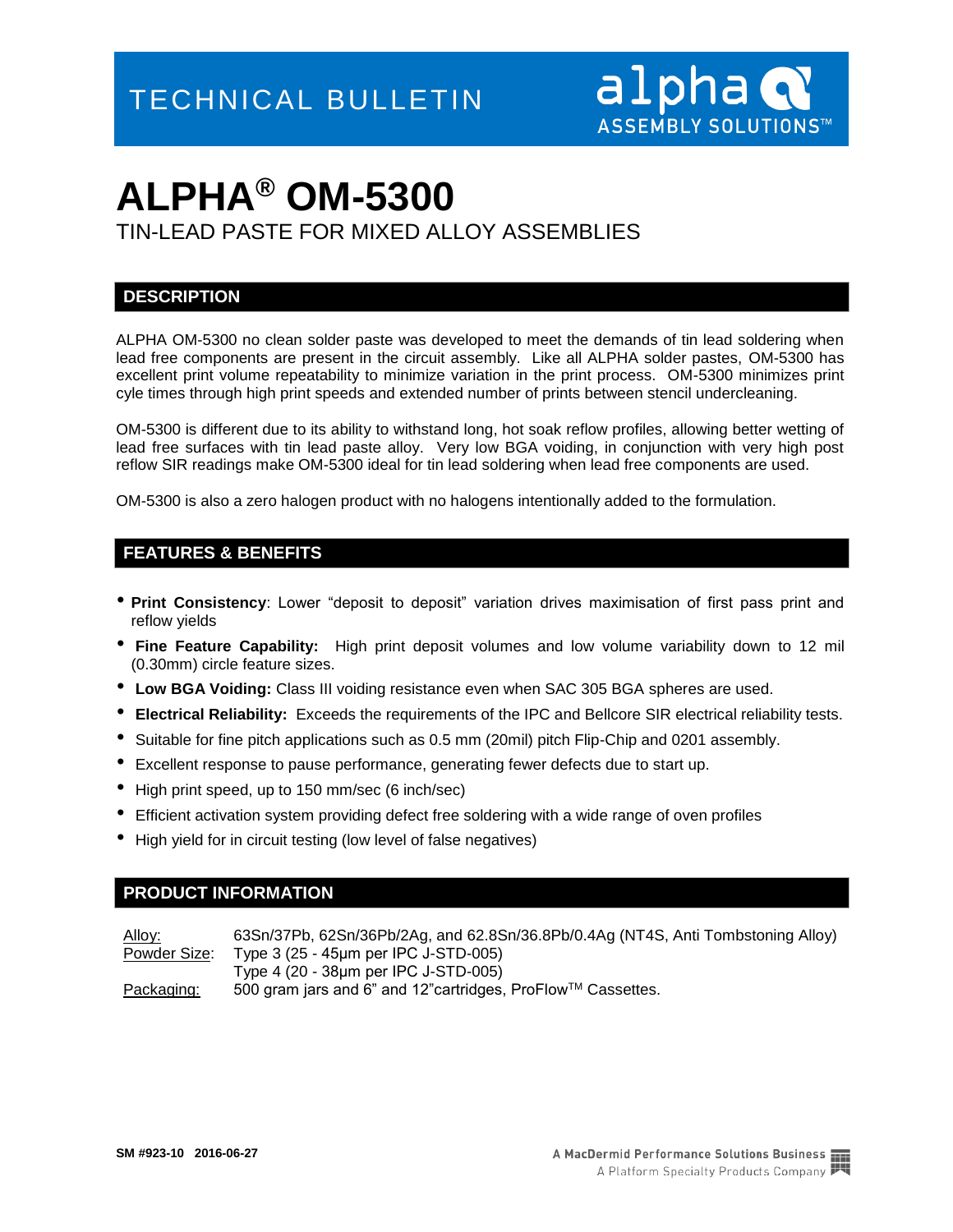

TIN-LEAD PASTE FOR MIXED ALLOY ASSEMBLIES

#### **APPLICATION**

Formulated for both standard and fine pitch SMT stencil printing with apertures down to 0.3mm (12 mil) diameter and print speeds up to 150mm/sec (6"/sec) with standard stencil thickness of 0.1mm (4 mil) to 0.15mm (6 mil), particularly when used in conjunction with Alpha Stencils.

#### **SAFETY**

While the ALPHA OM-5300 flux system is not considered toxic, its use in typical reflow will generate a small amount of reaction and decomposition vapours. These vapors should be adequately exhausted from the work area. Consult the MSDS for additional safety information, and for toxicity data on alloys containing lead and silver. Consult the SDS for all safety information. The most recent version of the SDS is available from AlphaAssembly.com.

#### **STORAGE**

ALPHA OM-5300 should be stored in a refrigerator upon receipt at  $35 - 45$ °F (1-10°C). Permit paste to reach room temperature prior to opening. This will prevent condensation of moisture on the solder paste. Other storage conditions are shown below.

#### **TECHNICAL DATA**

| <b>CATEGORY</b>                               | <b>RESULTS</b>                                                    | PROCEDURES/REMARKS                                               |  |  |  |
|-----------------------------------------------|-------------------------------------------------------------------|------------------------------------------------------------------|--|--|--|
| <b>CHEMICAL PROPERTIES</b>                    |                                                                   |                                                                  |  |  |  |
| <b>Activity Level</b>                         | $ROL0 = J-STD$ Classification<br>Corrosivity - Cu Mirror Pass (L) | IPC J-STD-004                                                    |  |  |  |
| <b>Halide Content</b>                         | Halide free (by titration).<br>Passes Ag Chromate Test            | IPC J-STD-004                                                    |  |  |  |
| <b>ELECTRICAL PROPERTIES</b>                  |                                                                   |                                                                  |  |  |  |
| <b>SIR</b><br>(IPC 7 days @ 85° C/85% RH)     | $7.7 \times 10^8$ ohms                                            | Pass, IPC J-STD-004<br>Pass = $1 \times 10^8$ ohm min, uncleaned |  |  |  |
| <b>SIR</b><br>(Bellcore 96 hours@35°C/85% RH) | $1.3 \times 10^{11}$ ohms                                         | Pass, Bellcore GR78-CORE<br>Pass = $1 \times 10^{11}$ ohm min    |  |  |  |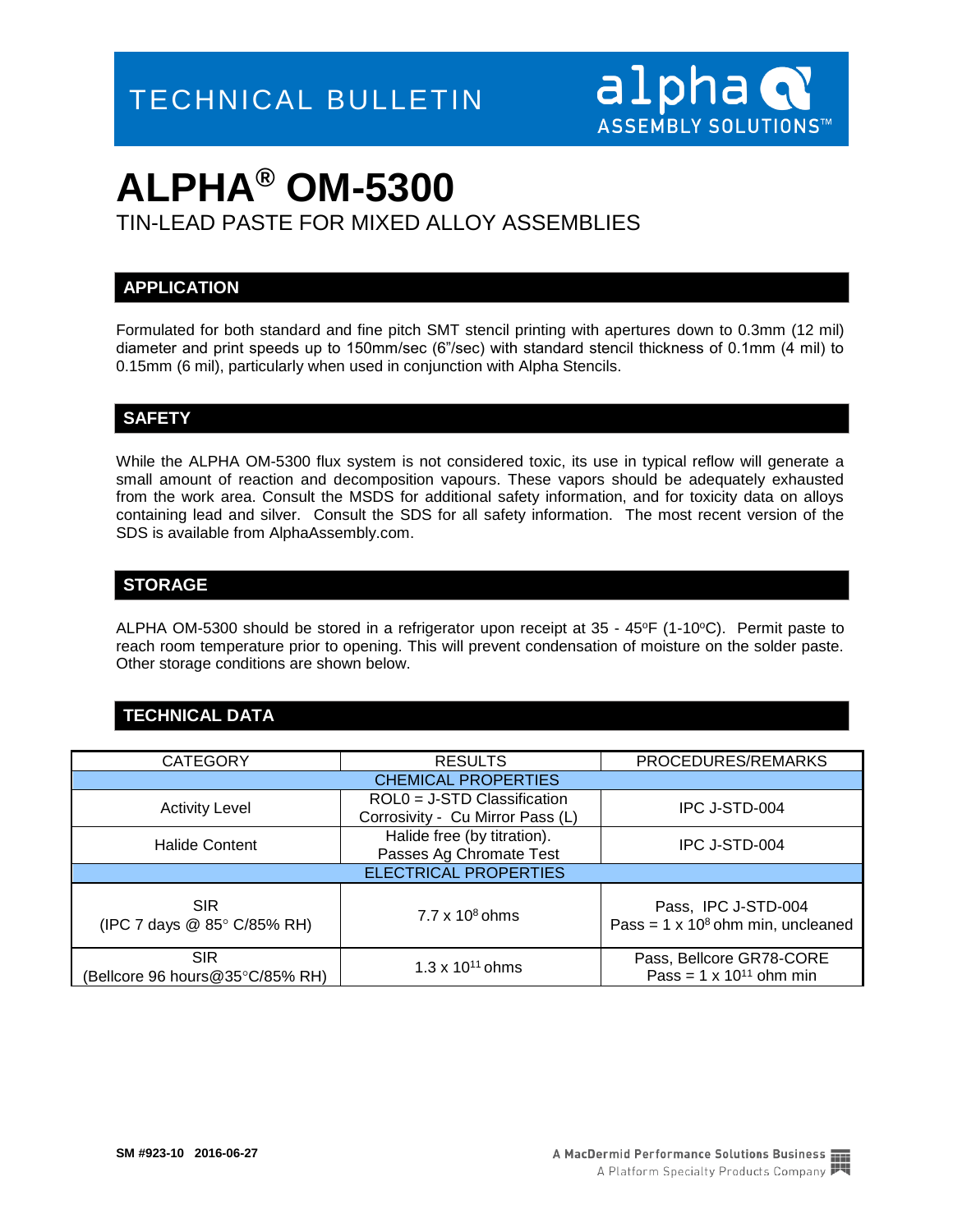TIN-LEAD PASTE FOR MIXED ALLOY ASSEMBLIES

| PHYSICAL PROPERTIES (using 90% Metal, Type 3 Powder) |                                                                                                                                           |                                        |  |  |
|------------------------------------------------------|-------------------------------------------------------------------------------------------------------------------------------------------|----------------------------------------|--|--|
| <b>Flux Residue Cosmetics</b>                        | Clear, Colorless Flux Residue.                                                                                                            | 63Sn/37Pb alloy                        |  |  |
| Tack Force vs. Humidity (6 hrs)                      | Less than 1g/mm <sup>2</sup> change at 25%,50% and 75% RH                                                                                 | IPC J-STD-005                          |  |  |
| Viscosity                                            | 90-3-M17, designated M17 is suitable for all typical<br>stencil-printing applications. Target Viscosity of 1700<br>poise at 10 RPM Malcom | Malcom Spiral Viscometer;<br>J-STD-005 |  |  |
| Solderball                                           | Pass < 10 count (63Sn/37Pb alloy)                                                                                                         | Pass IPC J-STD-005                     |  |  |
| Stencil Life                                         | > 8 hours                                                                                                                                 | @ 50%RH, 74°F (23°C)                   |  |  |
| Slump                                                | Hot Slump & Cold Slump Pass                                                                                                               | IPC J-STD-005                          |  |  |
|                                                      | Pass                                                                                                                                      | DIN Standard 32 513, 5.3               |  |  |

### **PROCESSING GUIDELINES**

| <b>STORAGE-HANDLING</b>                                                      | <b>PRINTING</b>                            | <b>SnPb REFLOW</b><br>(See Figures 1 & 2) | <b>CLEANING</b>                        |
|------------------------------------------------------------------------------|--------------------------------------------|-------------------------------------------|----------------------------------------|
| • Refrigerate to guarantee                                                   | <b>STENCIL: Recommend ALPHA CUT</b>        | <b>ATMOSPHERE:</b>                        | ALPHA OM-5300                          |
| stability @ 1-10°C (35- 45 °F)                                               | or ALPHA FORM stencils @ 0.1 mm (4         | Clean-dry air or                          | residue is designed                    |
|                                                                              | mil) to 0.15 mm (6 mil) thick              | nitrogen atmosphere.                      | to remain on the                       |
| • Shelf life of refrigerated paste is                                        |                                            |                                           | board after reflow.                    |
| six months                                                                   | <b>SQUEEGEE:</b> Metal.                    | <b>Profile window (SnPb)</b>              | <b>Reflowed flux</b>                   |
|                                                                              |                                            | alloys):                                  | residue can be                         |
| • Required warm-up of paste                                                  | <b>PASTE ROLL:</b> 1.5-2.0 cm diameter and | From $40^{\circ}$ C to $183^{\circ}$ C:   | removed with Alpha                     |
| container to room temperature                                                | make additions when roll reaches 1 cm      | 2mn30 to 3mn30                            | BC 2200 Aqueous                        |
| for up to 8 hours. Paste must be                                             | diameter. Maximum roll size will           |                                           | cleaner, ALPHA                         |
| room temperature before                                                      | depend upon blade                          | From 150°C to 183°C:                      | SM-110E or Kyzen                       |
| processing.                                                                  |                                            | 45 s to 90 seconds                        | Micronox MX2501.                       |
|                                                                              | PRESSURE: 0.15 to 0.3 kg per cm            |                                           | 5 minute agitation                     |
| • Verify paste temperature is                                                | (0.8-1.5 pounds per linear inch) of        | From 130°C to 183°C:<br>1 $mn$ to 2 $mn$  | is required for the 2<br>solvent based |
| above 19 $\degree$ C (66 $\degree$ F) with a<br>thermometer. Printing can be | squeegee length.                           |                                           | cleaners.                              |
| performed at temperatures up to                                              | <b>PRINT SPEED:</b> 1 to 6 inches (25mm to | Time above $183^{\circ}$ C =              |                                        |
| 28°C (82°F).                                                                 | 150 mm) per second.                        | 30-90 secs                                | For misprints and                      |
|                                                                              | type.                                      |                                           | stencil cleaning,                      |
| • Do not remove worked paste                                                 |                                            | Peak temperatures:                        | Alpha SM 110E,                         |
| from stencil and mix with unused                                             | <b>RELEASE SPEED:</b> within 3-10 mm/s     | 200°C to 235°C. The                       | SM-440, Bioact BC-                     |
| paste in jar. This will alter                                                | To define under microscope. Bad            | upper end of the peak                     | 2200 may be used.                      |
| rheology of unused paste.                                                    | setting will give icicle or solderpaste    | temperature range                         |                                        |
|                                                                              | missing in small apertures.                | may be required to                        |                                        |
| • Working conditions: 19°C to                                                |                                            | collapse lead free BGA                    |                                        |
| $32^{\circ}$ C                                                               | <b>PRINT PUMP HEAD:</b>                    | componentsetc.                            |                                        |
|                                                                              | ALPHA OM-5300 is suitable for use in       |                                           |                                        |
|                                                                              | both MPM RheoPump™ and DEK                 |                                           |                                        |
|                                                                              | ProFlow™ systems.                          |                                           |                                        |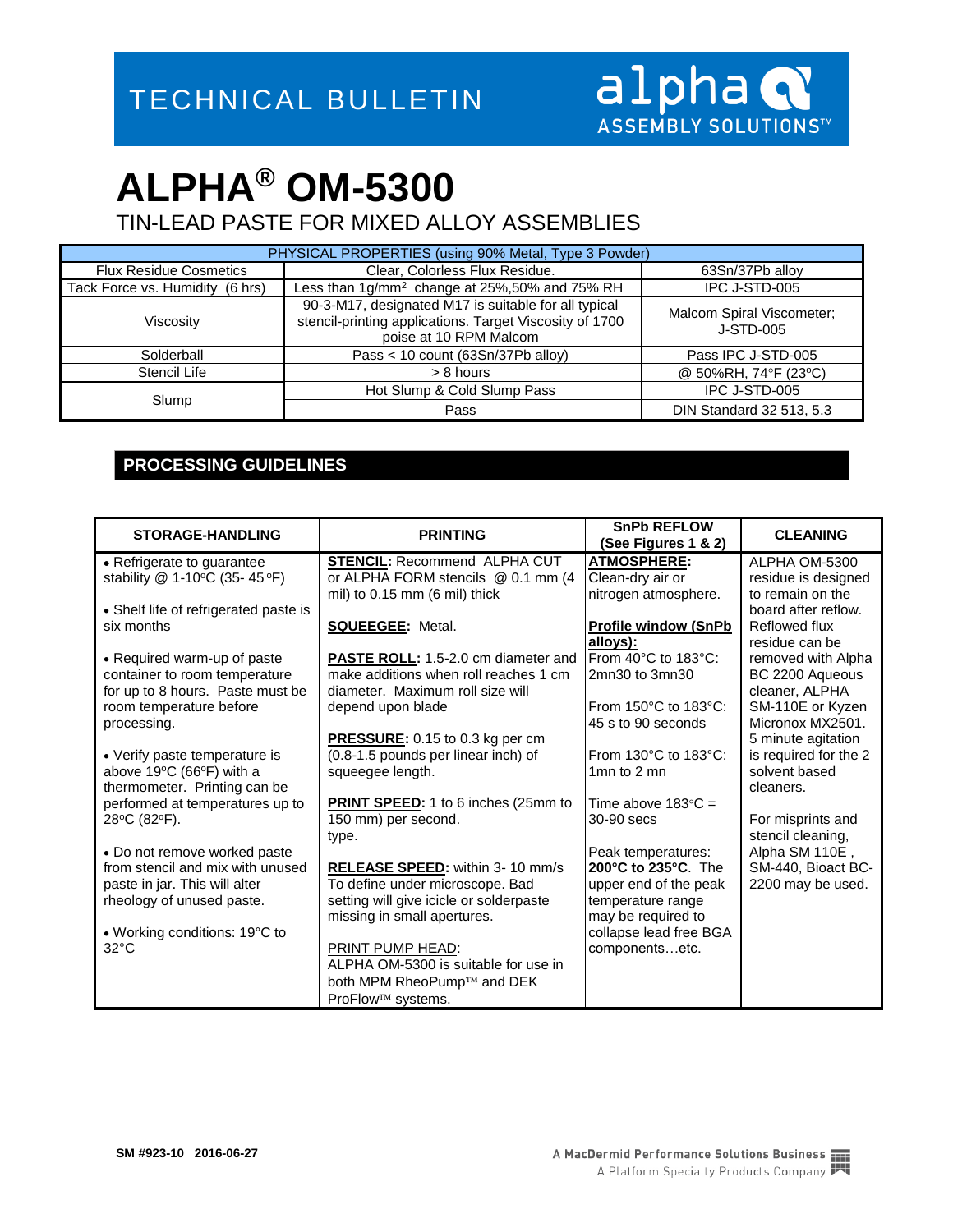

TIN-LEAD PASTE FOR MIXED ALLOY ASSEMBLIES